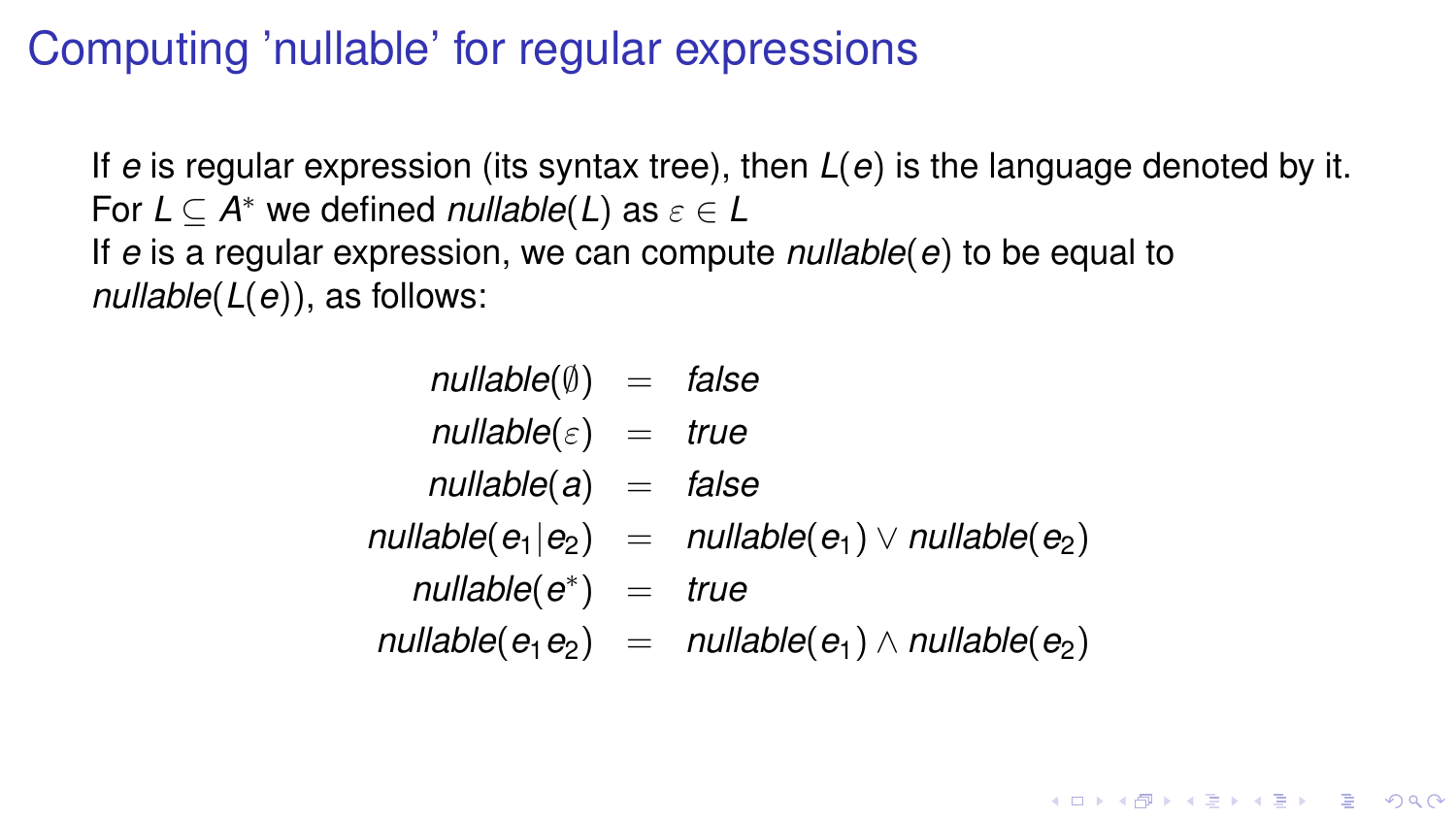#### Computing 'first' for regular expressions

For  $L \subseteq A^*$  we defined:  $first(L) = \{a \in A \mid \exists v \in A^* \ldotp av \in L\}$ . If *e* is a regular expression, we can compute *first*(*e*) to be equal to *first*(*L*(*e*)), as follows:

$$
first(\emptyset) = \emptyset
$$
\n
$$
first(\varepsilon) = \emptyset
$$
\n
$$
first(a) = \{a\}, \text{ for } a \in A
$$
\n
$$
first(e_1|e_2) = \text{first}(e_1) \cup \text{first}(e_2)
$$
\n
$$
first(e_2) = \text{first}(e)
$$
\n
$$
first(e_1e_2) = \text{if}(\text{nullable}(e_1)) \text{ then } \text{first}(e_1) \cup \text{first}(e_2)
$$
\n
$$
else \text{ first}(e_1)
$$

**KID X 4 @ X X 暑 X X 暑 X → 暑 → 9 Q Q →**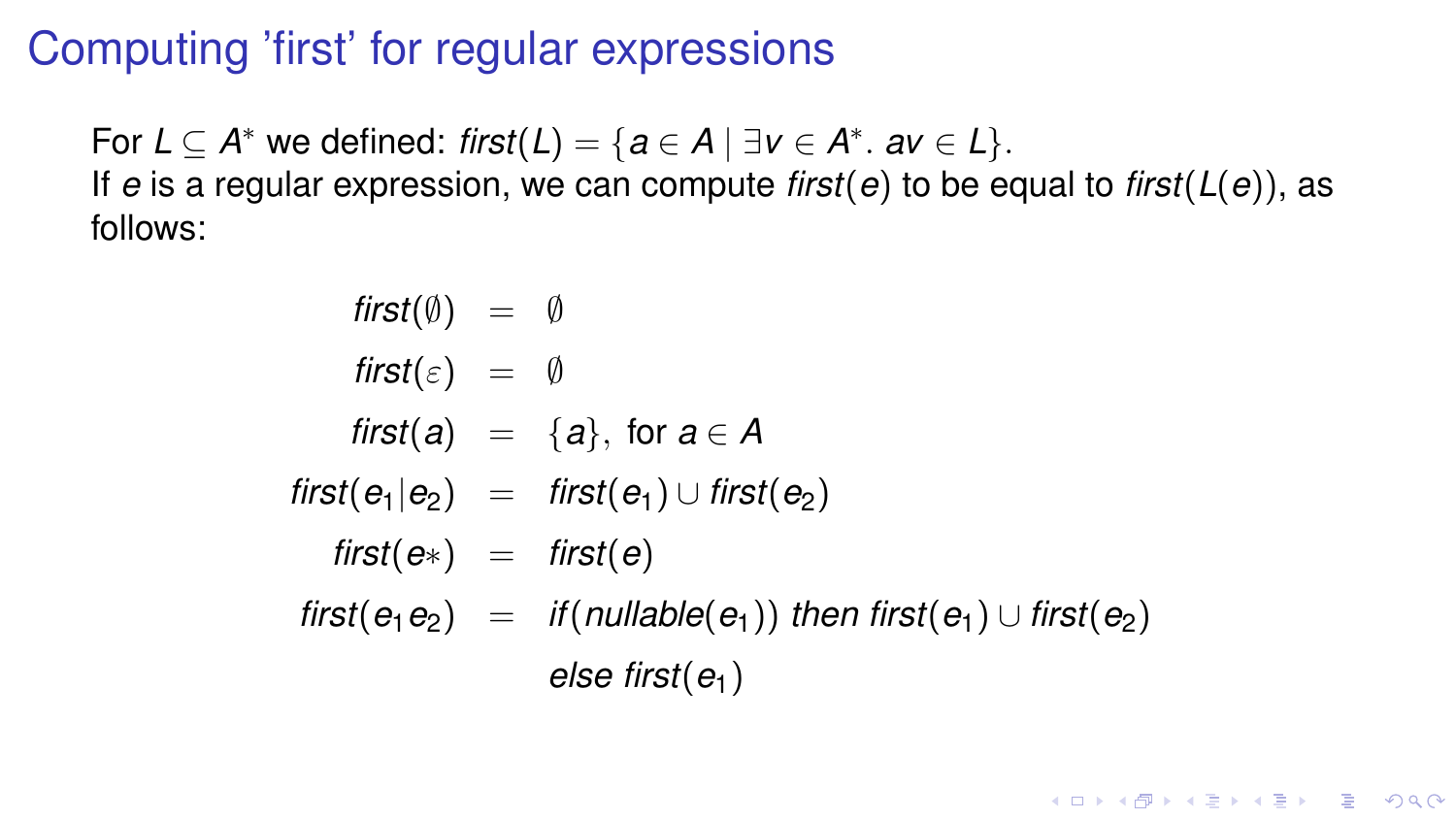#### Clarification for first of concatenation

Let *e* be  $\mathbf{a}^* \mathbf{b}$ . Then  $L(e) = \{b, ab, aab, aaab, ...\}$ *first*( $L(e)$ ) = { $a, b$ }

 $e = e_1 e_2$  where  $e_1 = a^*$  and  $e_2 = b$ . Thus, *nullable* $(e_1)$ .

*first*( $e_1 e_2$ ) = *first*( $e_1$ ) ∪ *first*( $e_2$ ) = {*a*} ∪ {*b*} = {*a*, *b*}

**KORKARYKERKE POLO** 

It is *not correct* to use *first*( $e$ ) =  $\frac{?}{'}$  *first*( $e$ <sub>1</sub>) =  $\{a\}$ . *Nor* is it correct to use *first*( $e$ ) =  $^?$  *first*( $e$ <sub>2</sub>) =  $\{b\}$ . We must use their union.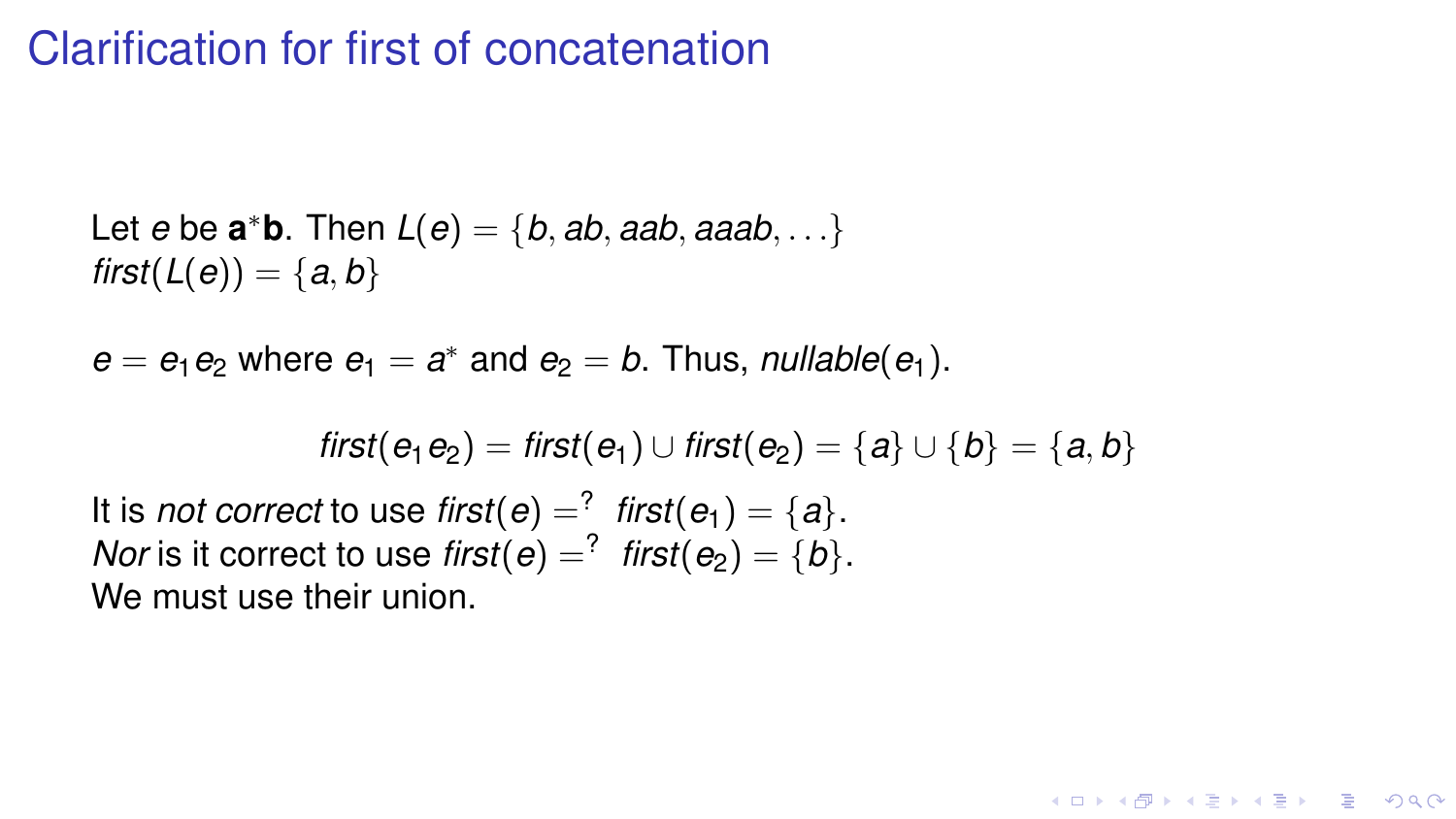### Converting Simple Regular Exps. to Lexer

| regular expression   lexercode |                                      |
|--------------------------------|--------------------------------------|
| $a(a \in A)$                   | if (current $=$ a) next else         |
| $r_1r_2$                       | $\overline{code}(r_1)$ ; $code(r_2)$ |
| $r_1 r_2$                      | if (current $\in$ first( $r_1$ ))    |
|                                | $code(r_1)$                          |
|                                | else $code(r_2)$                     |
|                                | while (current $\in$ first(r))       |
|                                | code(r)                              |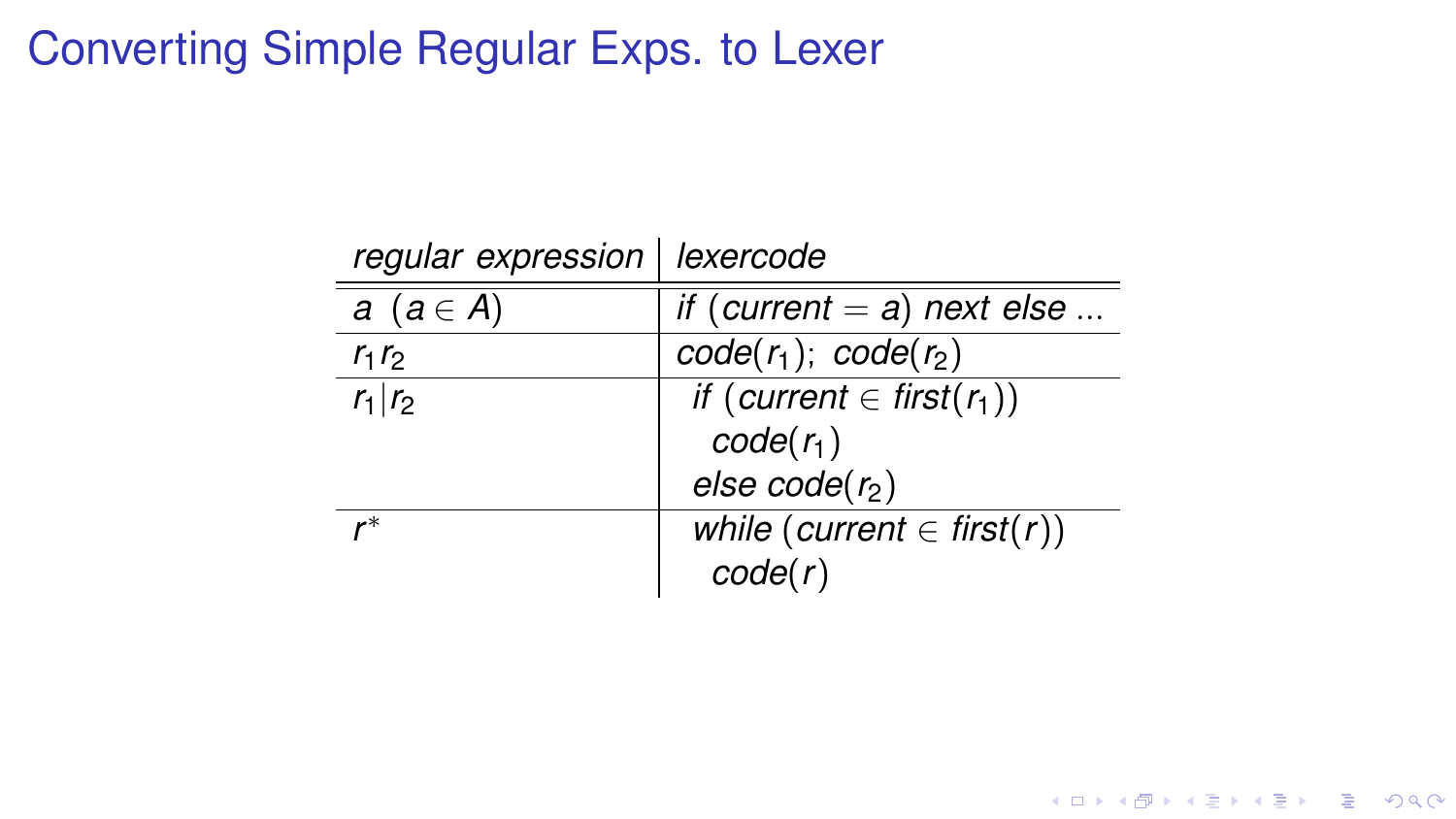#### More complex cases

In other cases, a few upcoming characters ("lookahead") are not sufficient to determine which token is coming up.

Examples:

A language might have separate numeric literal tokens to simplify type checking:

- **► integer constants:** *digit digit* \*
- ► floating point constants: digit digit<sup>\*</sup>. digit digit<sup>\*</sup>

Floating point constants must contain a period (e.g., Modula-2).

Division sign begins with same character as // comments. Equality can begin several different tokens.

In such cases, we process characters and store them until we have enough information to make the decision on the current token.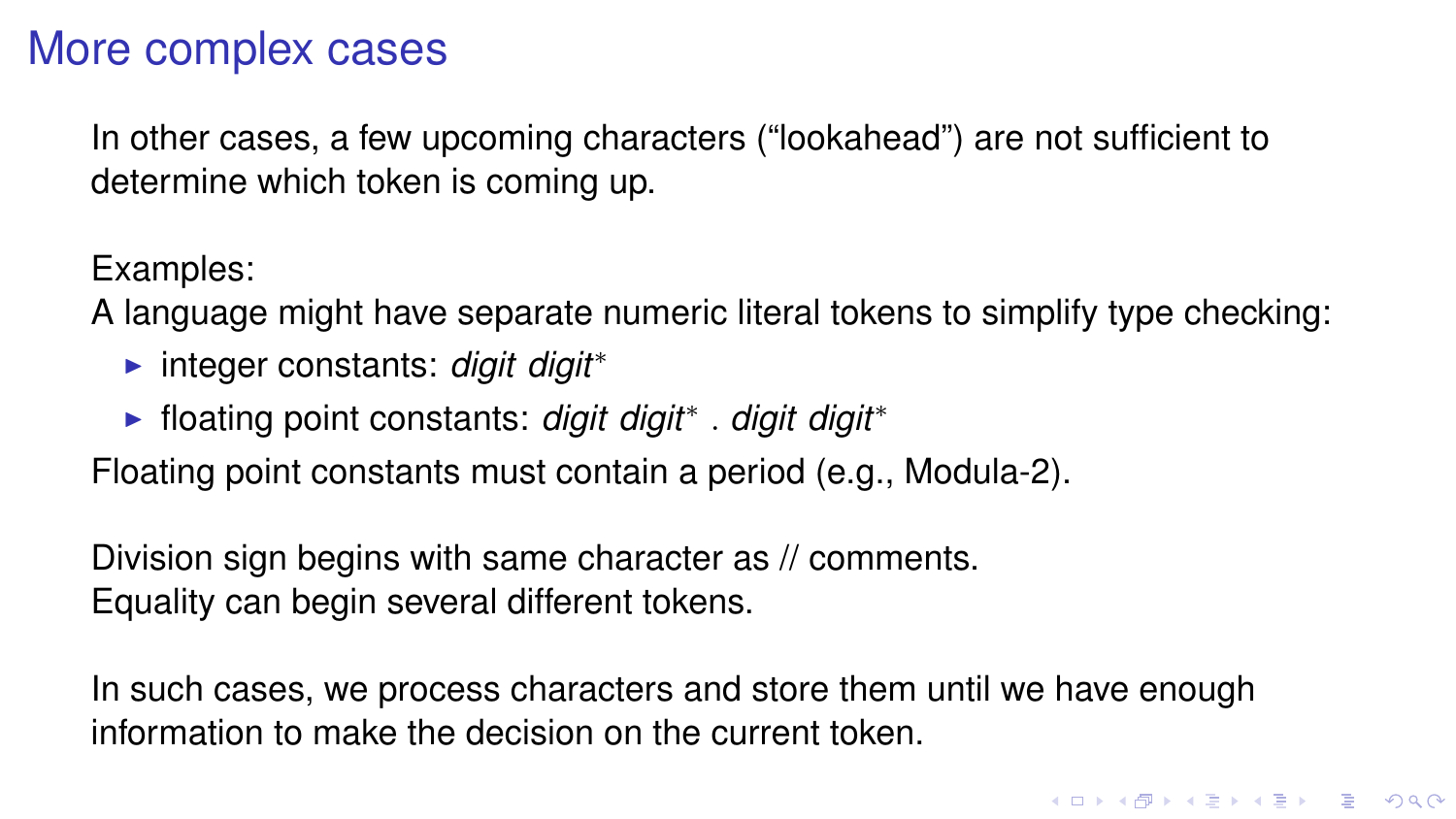#### Example of a part of a lexical analyzer

}

```
ch.current match {
 case '(' => {current = OPAREN; ch.next; return}
 case ')' => {current = CPAREN; ch.next; return}
 case '+' => {current = PLUS; ch.next; return}
 case '/' => {current = DIV; ch.next; return}
 case '*' => {current = MUL; ch.next; return}
 case '=' \Rightarrow { // more tricky because there can be =, \equivch.next
   if (ch.current == ' =') {ch.next; current = CompareEQ; return}
   else {current = AssignEQ; return}
 }
 case '<' => { // more tricky because there can be <, <=
   ch.next
   if (ch.current == ' =') {ch.next; current = LEQ; return}
   else {current = LESS; return}
 }
```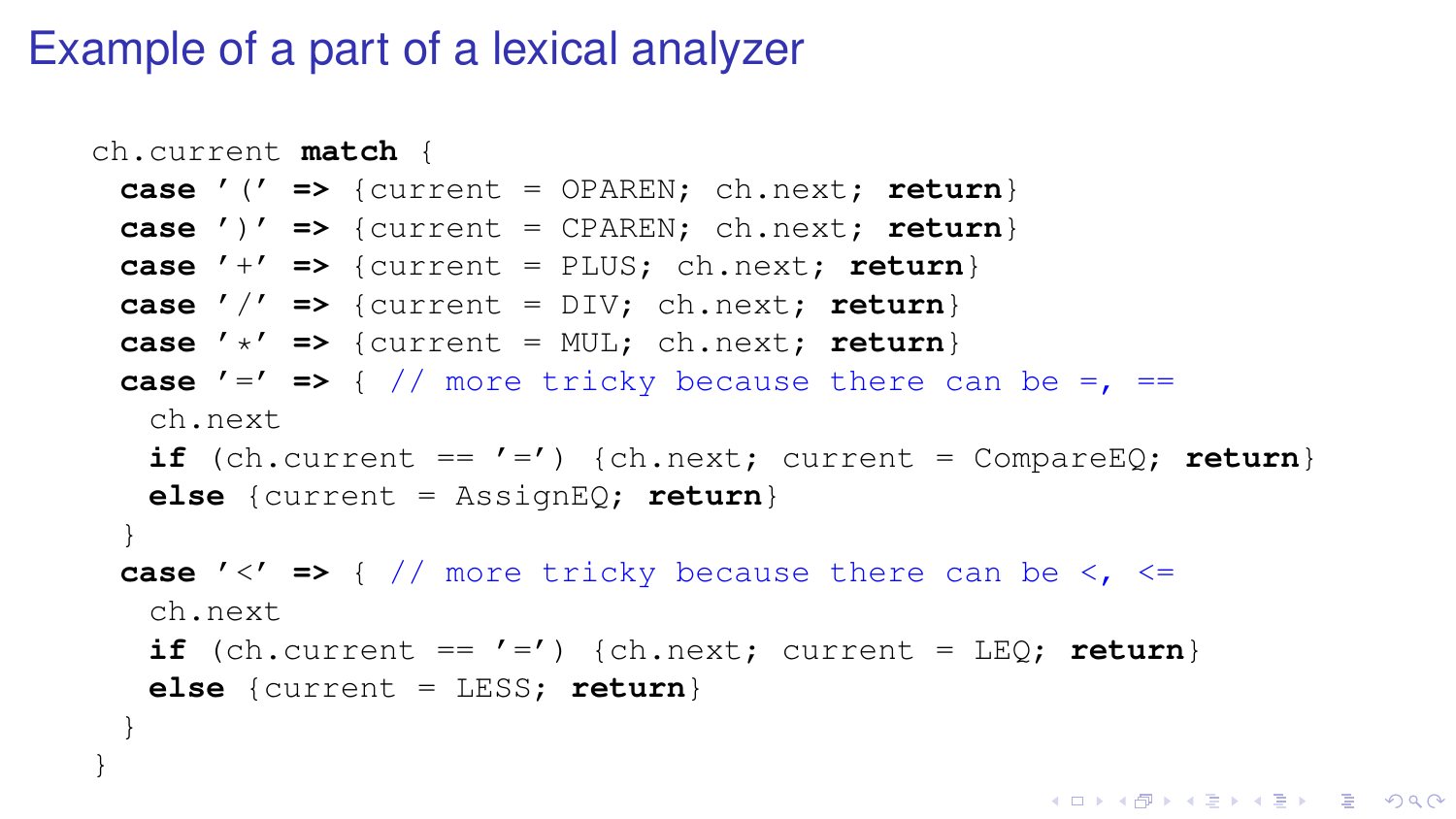#### Example of a part of a lexical analyzer

}

```
ch.current match {
 case '(' => {current = OPAREN; ch.next; return}
 case ')' => {current = CPAREN; ch.next; return}
 case '+' => {current = PLUS; ch.next; return}
 case '/' => {current = DIV; ch.next; return}
 case '*' => {current = MUL; ch.next; return}
 case '=' \Rightarrow { // more tricky because there can be =, \equivch.next
  if (ch.current == ' =') {ch.next; current = CompareEQ; return}
  else {current = AssignEQ; return}
 }
 case '<' => { // more tricky because there can be <, <=
  ch.next
  if (ch.current == ' =') {ch.next; current = LEQ; return}
   else {current = LESS; return}
What if we omit ch.next?
 }
```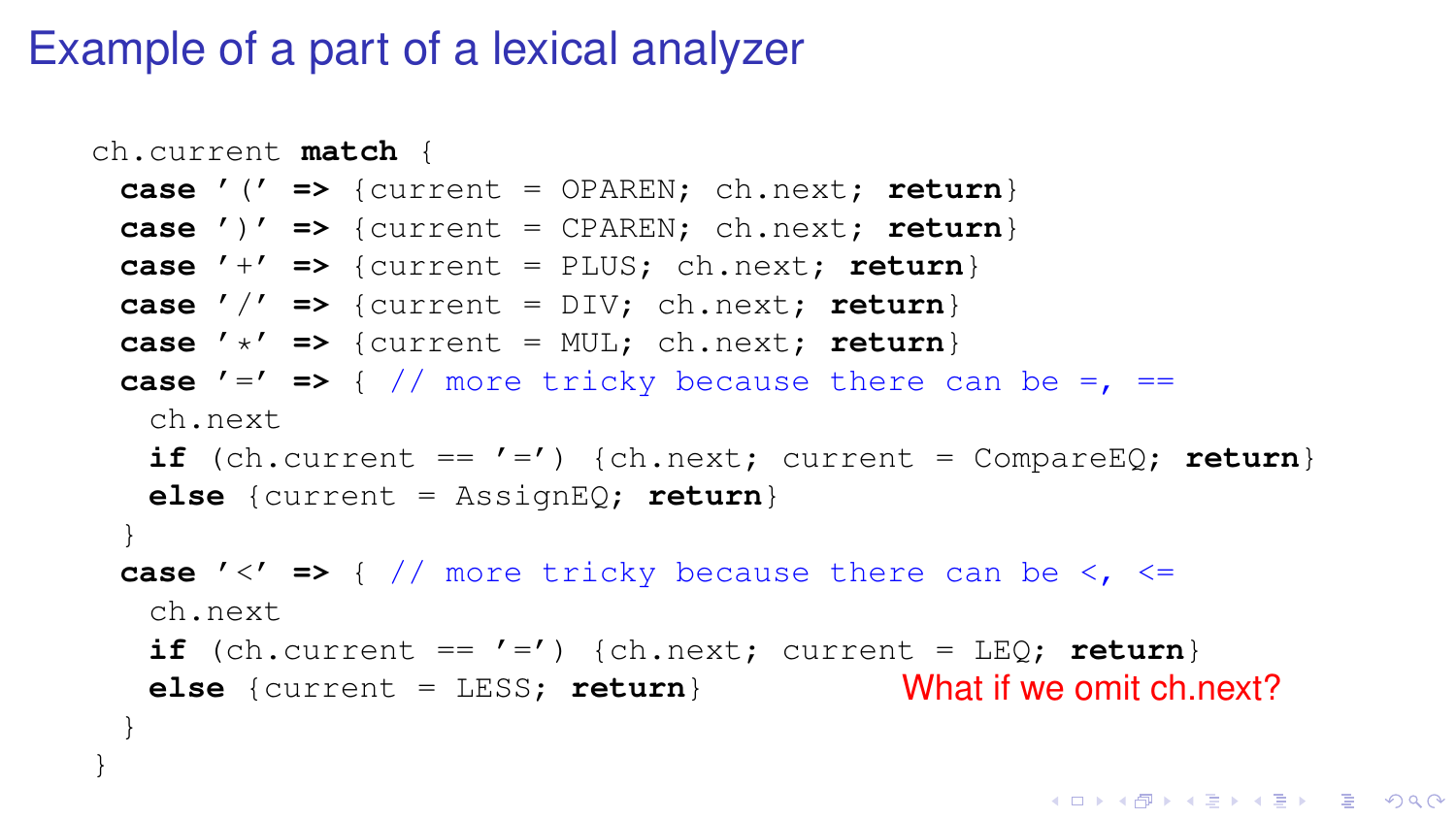#### Example of a part of a lexical analyzer

```
ch.current match {
 case '(' => {current = OPAREN; ch.next; return}
 case ')' => {current = CPAREN; ch.next; return}
 case '+' => {current = PLUS; ch.next; return}
 case '/' => {current = DIV; ch.next; return}
 case '*' => {current = MUL; ch.next; return}
 case '=' \Rightarrow { // more tricky because there can be =, \equivch.next
   if (ch.current == ' =') {ch.next; current = CompareEQ; return}
   else {current = AssignEQ; return}
 }
 case '<' => { // more tricky because there can be <, <=
   ch.next
   if (ch.current == ' =') {ch.next; current = LEQ; return}
   else {current = LESS; return}
What if we omit ch.next?
 }
}
                   Lexer could generate a non-existing equality token!
```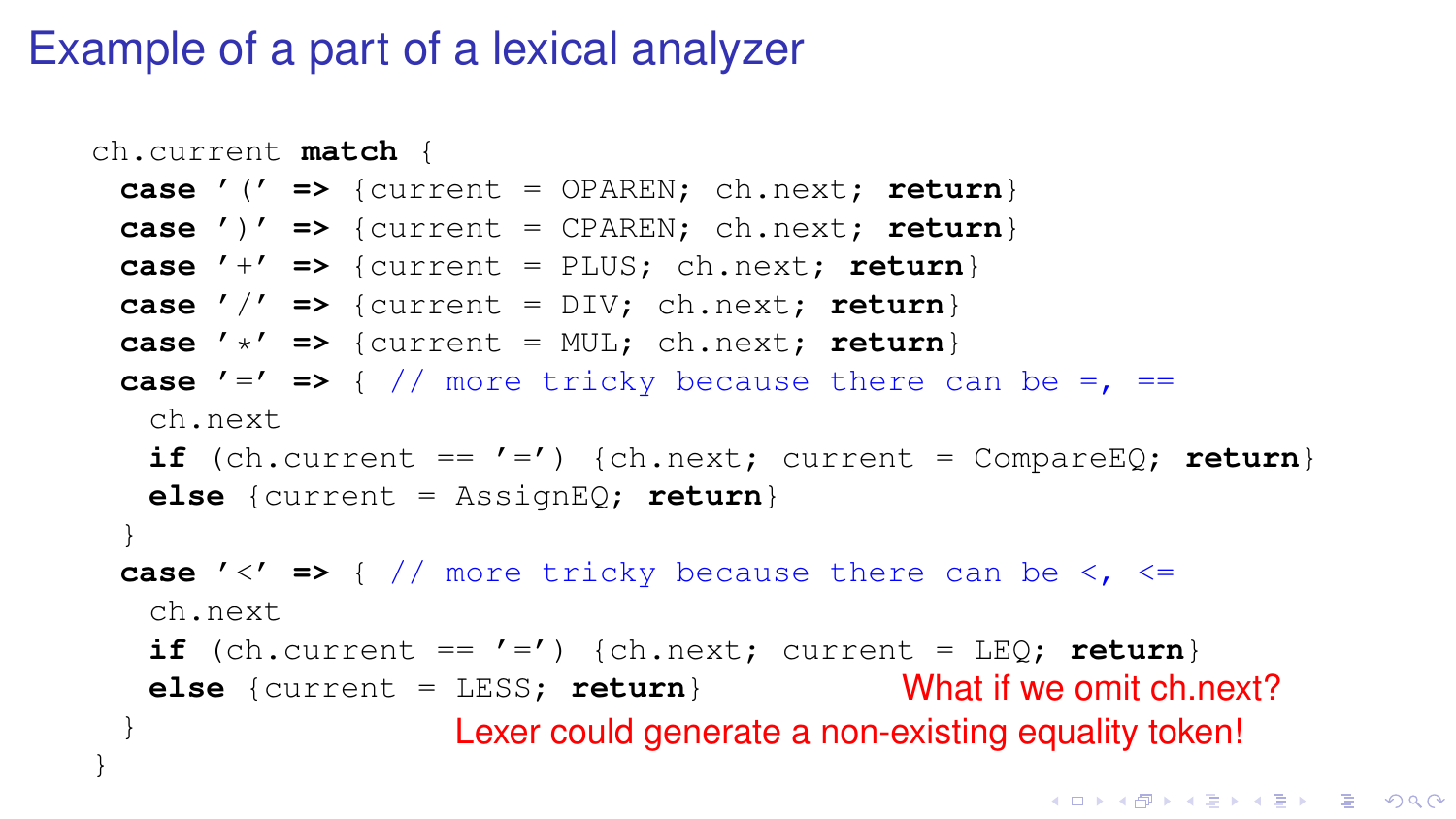#### White spaces and comments

Whitespace can be defined as a token, using space character, tabs, and various end of line characters. Similarly for comments.

In most languages (Java, ML, C) white spaces and comments can occur between any two other tokens have no meaning, so parser does not want to see them.

Convention: the lexical analyzer removes those "tokens" from its output. Instead, it always finds the next non-whitespace non-comment token.

Other conventions and interpretations of new line became popular to make code more concise (sensitivity to end of line or indentation). Not our problem in this course!

Tools that do formatting of source also must remember comments. We ignore those.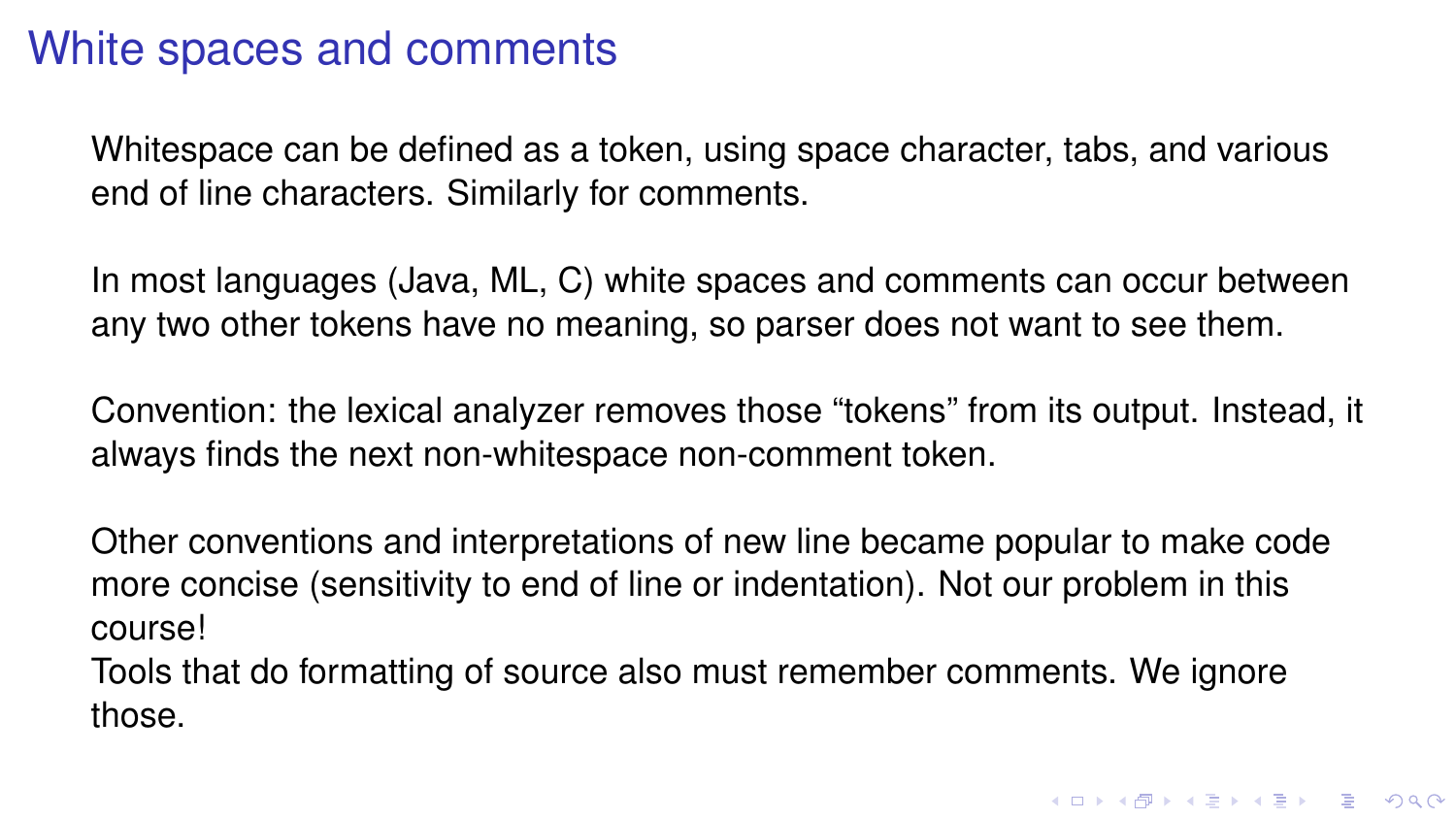```
if (ch.current='/') {
 ch.next
 if (ch.current='/') {
   while (!isEOL && !isEOF) {
     ch.next
    }
 } else {
```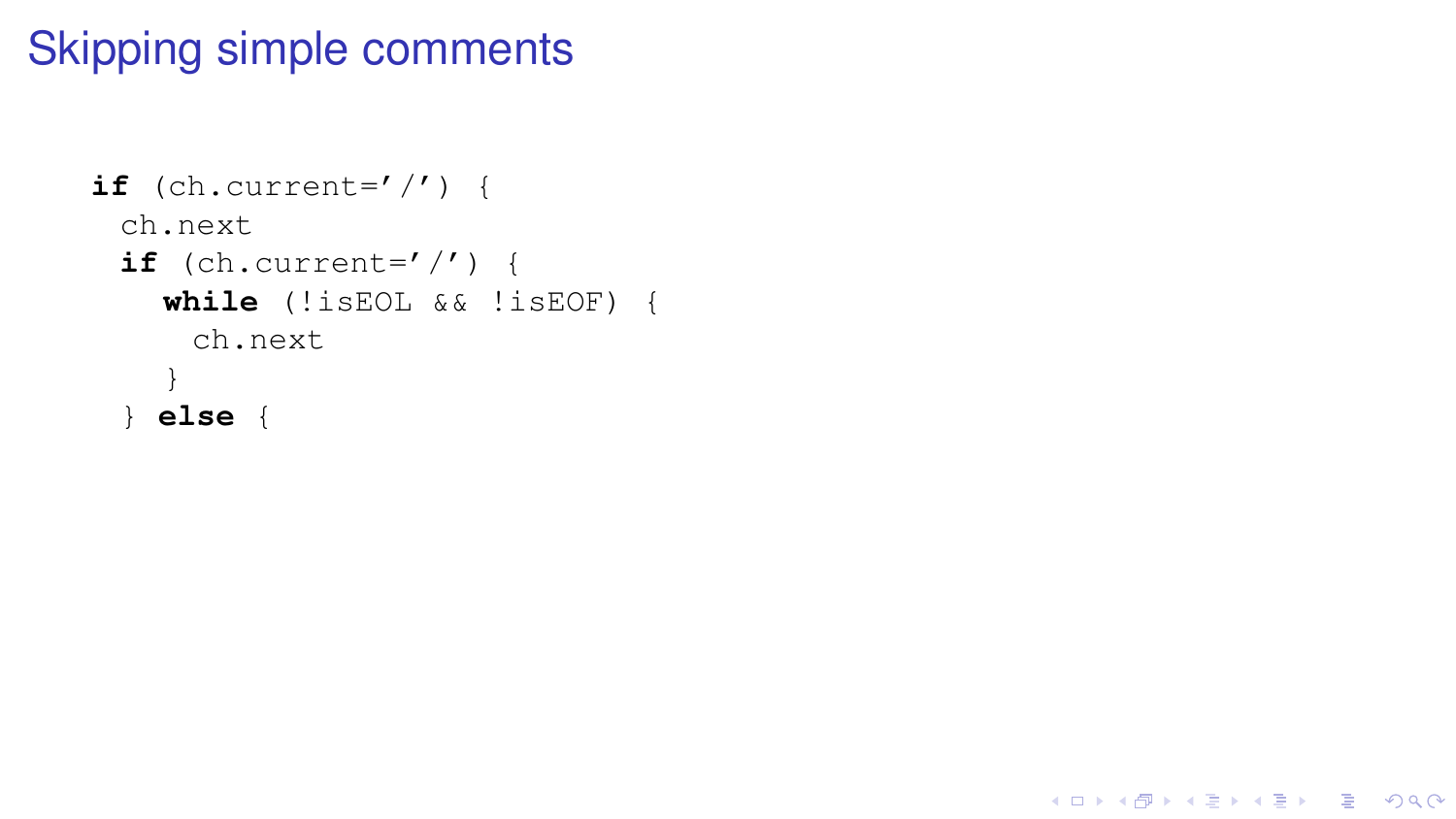```
if (ch.current='/') {
 ch.next
 if (ch.current='/') {
    while (!isEOL && !isEOF) {
     ch.next
    }
 } else {
   ch.current = DIV
  }
}
```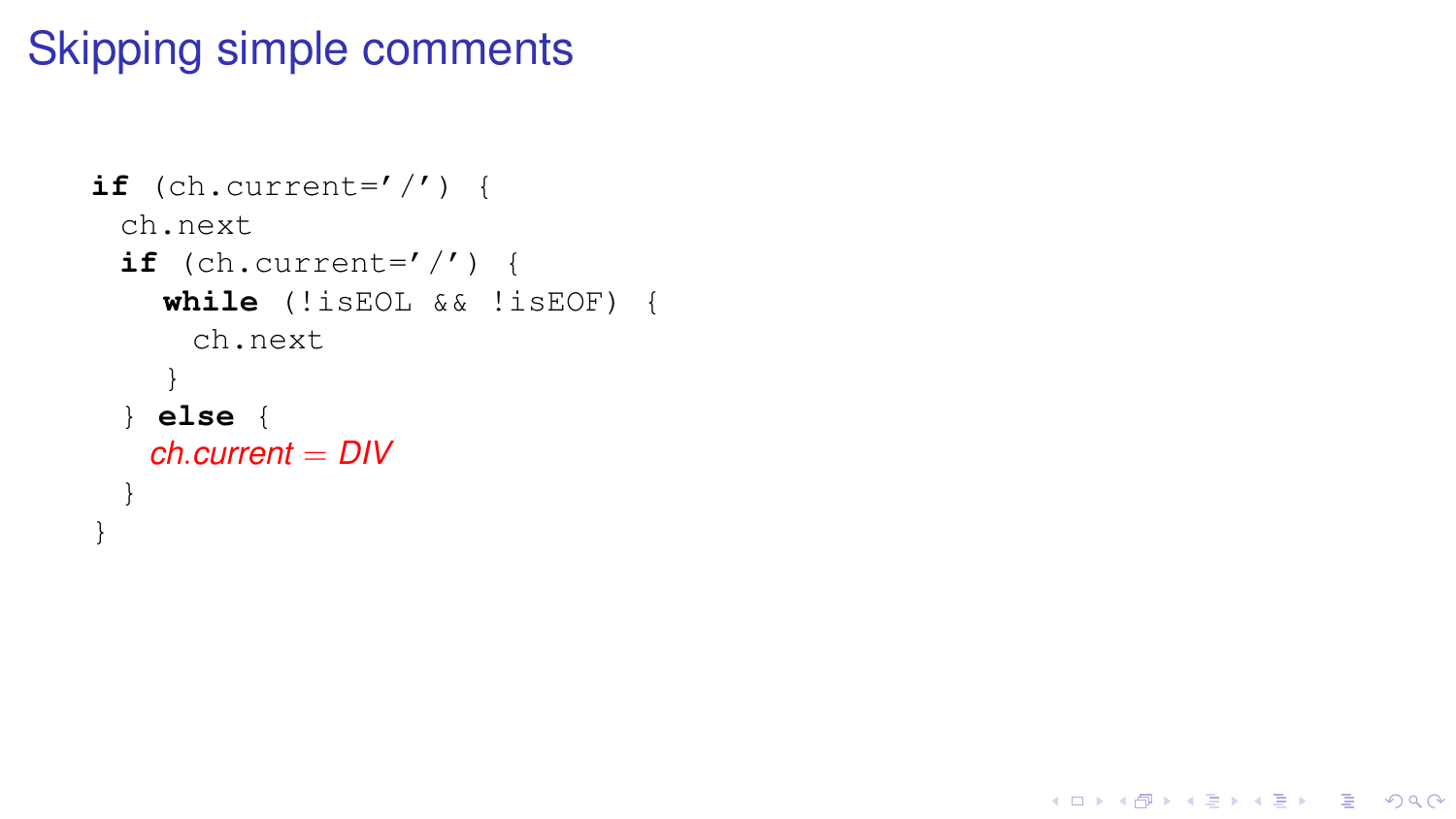```
if (ch.current=' /') {
 ch.next
 if (ch.current=' ') {
    while (!isEOL && !isEOF) {
      ch.next
    }
  } else {
   ch.current = DIV
  }
}
Nested comments: this is a single comment:
/* foo /* bar */ baz */
```
Solution:

**KO KARK KEK (EK SE KORA)**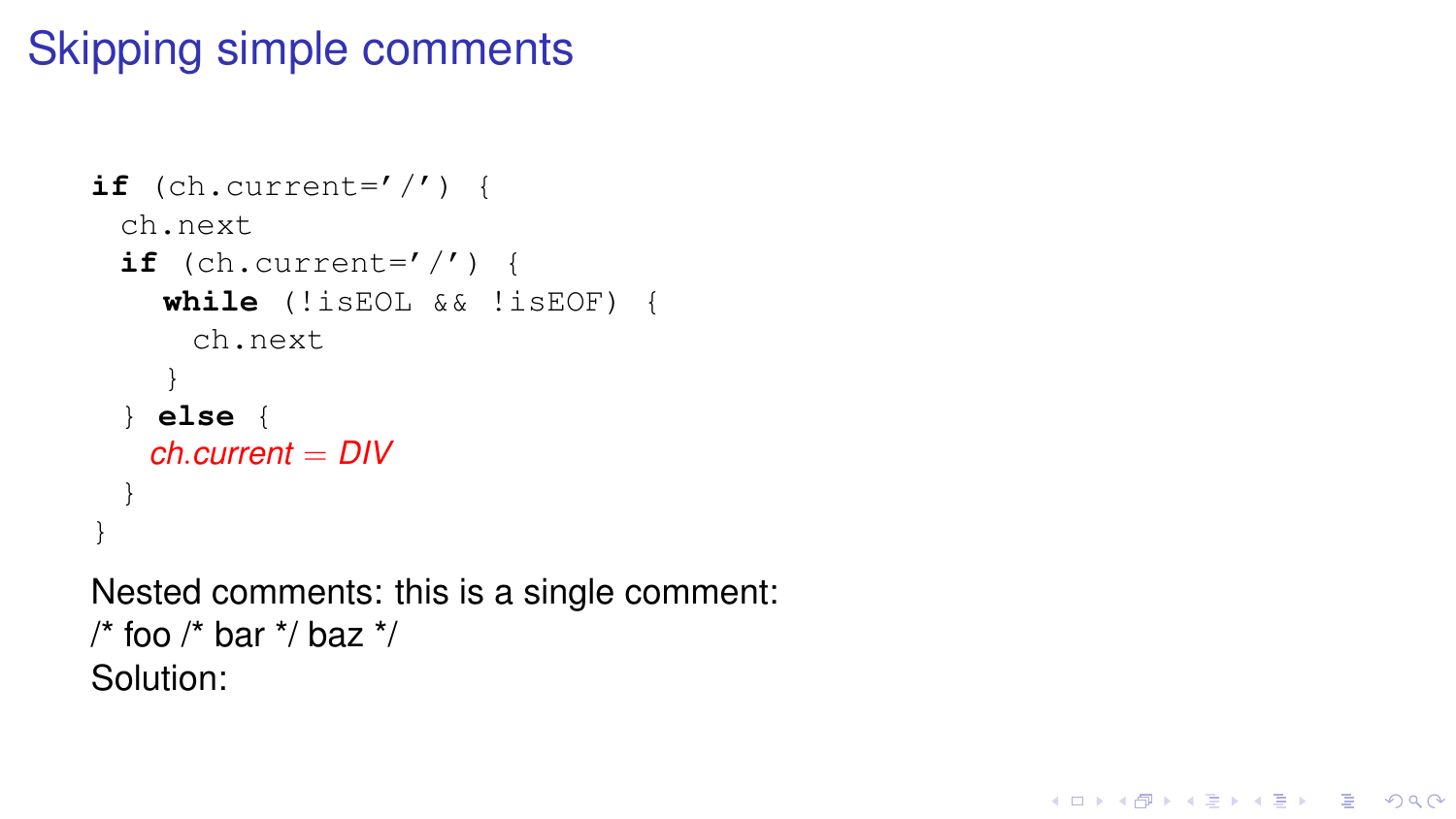```
if (ch.current=' /') {
 ch.next
 if (ch.current=' ') {
    while (!isEOL && !isEOF) {
      ch.next
    }
   } else {
   ch.current = DIV
  }
}
Nested comments: this is a single comment:
/* foo /* bar */ baz */
```
Solution: use a counter for nesting depth

**KORK STRAIN A STRAIN A STRAIN**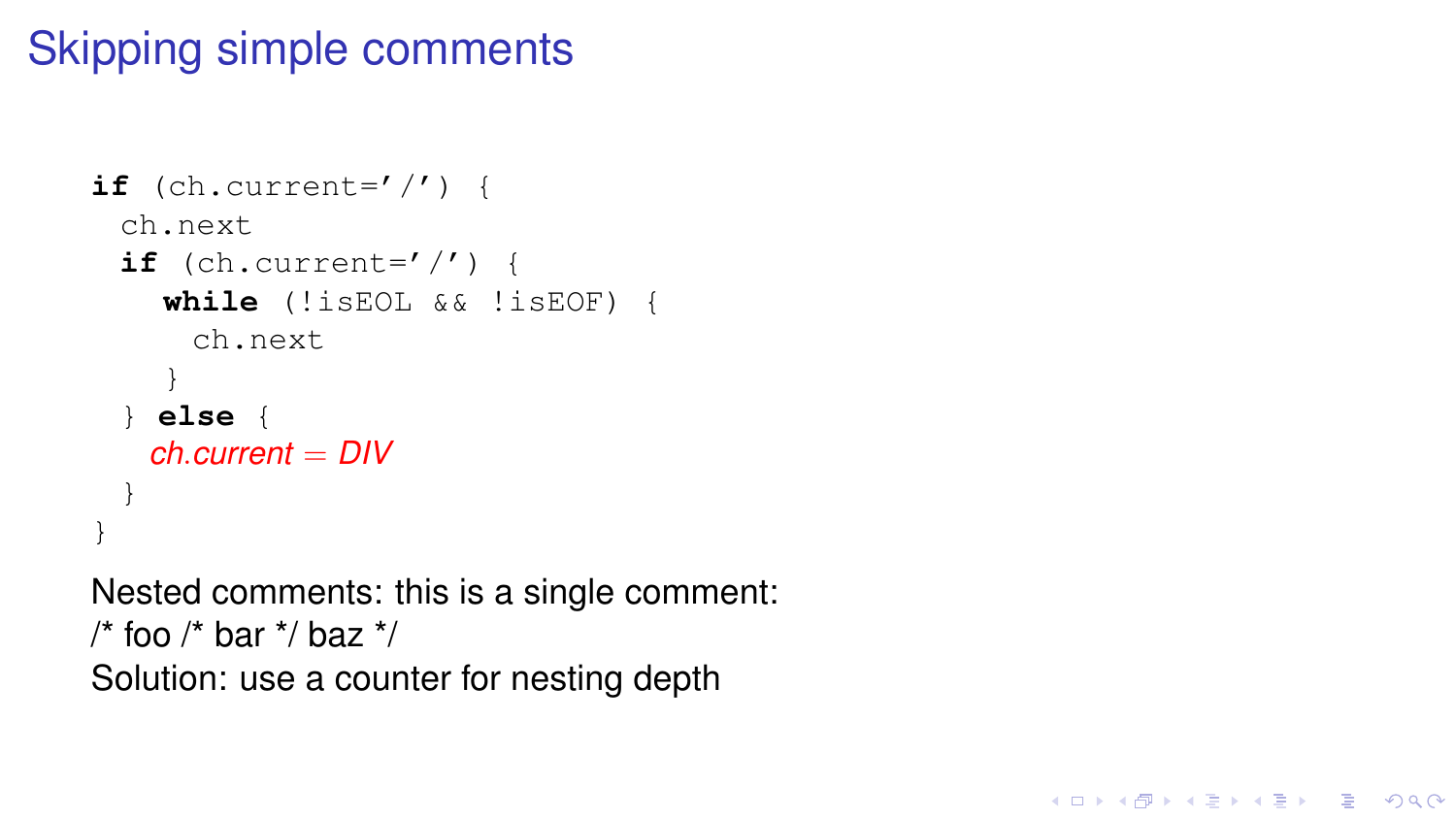Lexical analyzer is required to be greedy: always get the longest possible token at this time. Otherwise, there would be too many ways to split input into tokens!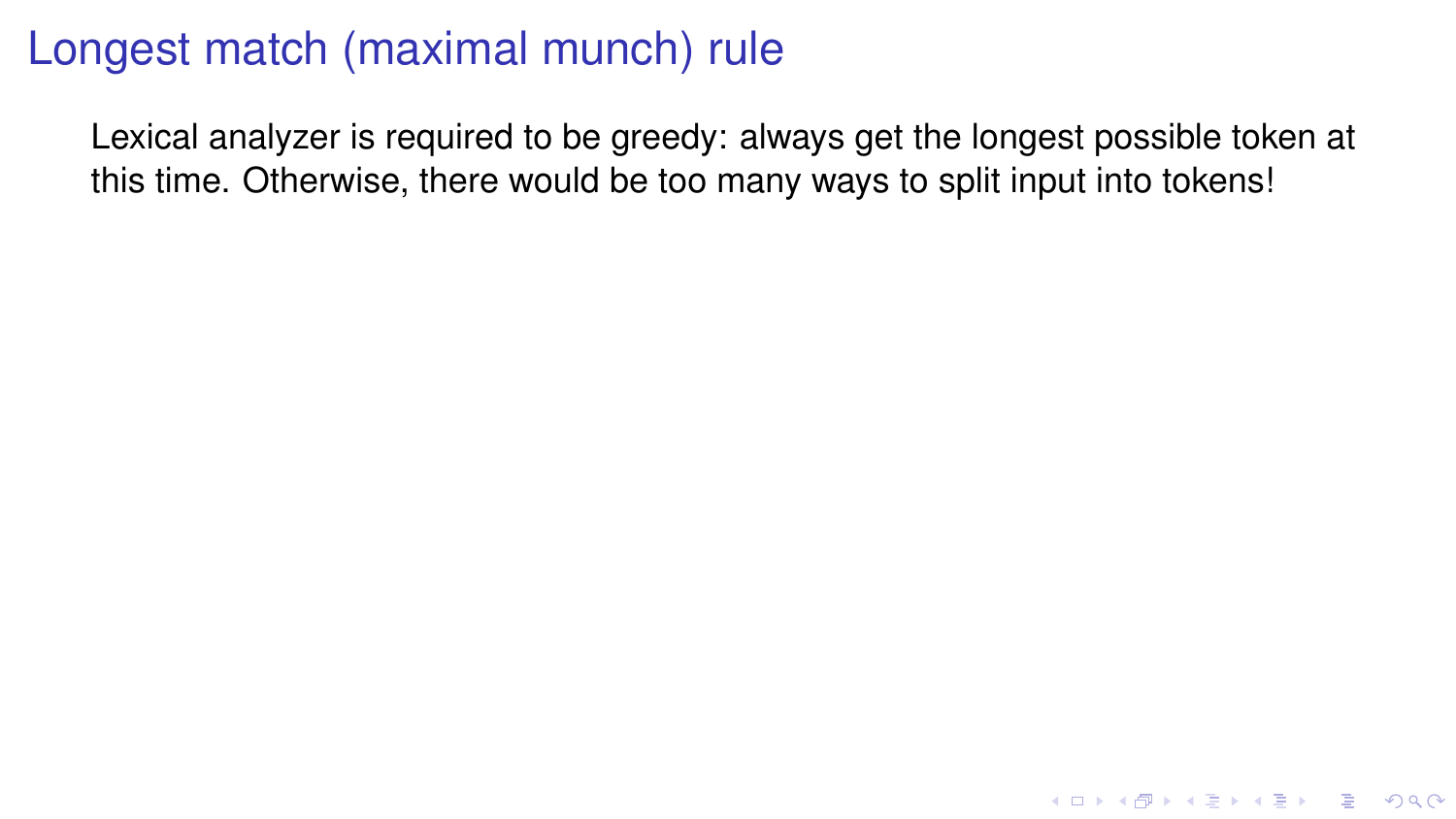Lexical analyzer is required to be greedy: always get the longest possible token at this time. Otherwise, there would be too many ways to split input into tokens!

ID: letter(digit | letter)<sup>∗</sup>

Consider language with the following tokens:  $LE: < \leq$ 

 $LT: <$  $EQ: =$ 

How can we split this input into subsequences, each of which in a token:

*interpreters* <= *compilers*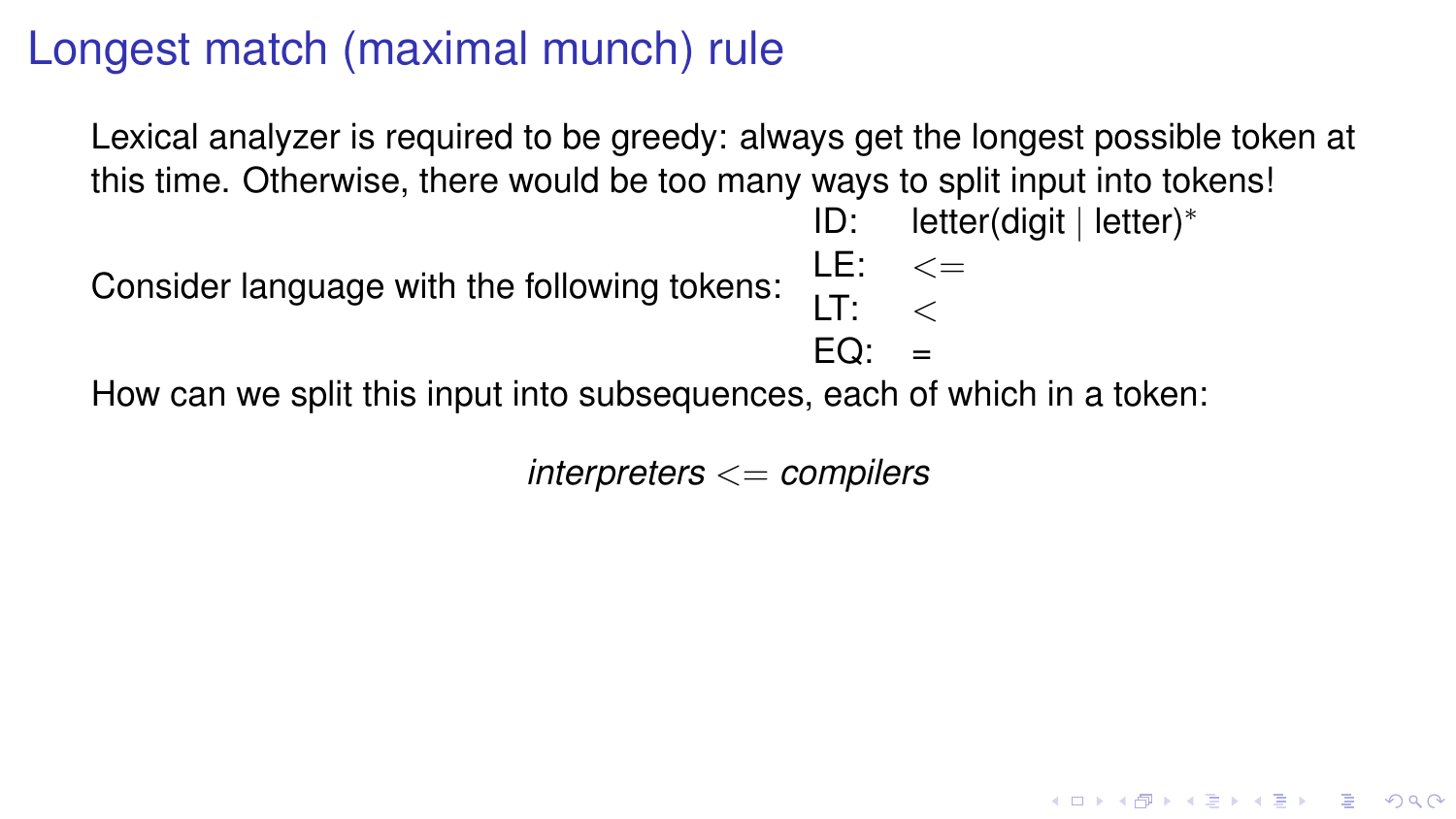Lexical analyzer is required to be greedy: always get the longest possible token at this time. Otherwise, there would be too many ways to split input into tokens!

ID: letter(digit | letter)<sup>∗</sup>

Consider language with the following tokens:

 $LE: < \leq$  $LT: <$  $EO: =$ 

How can we split this input into subsequences, each of which in a token:

*interpreters* <= *compilers*

ID(interpreters) LE ID(compilers) - OK, longest match rule ID(inter) ID(preters) LE ID(compilers)

Some solutions:

ID(interpreters) LT EQ ID(compilers)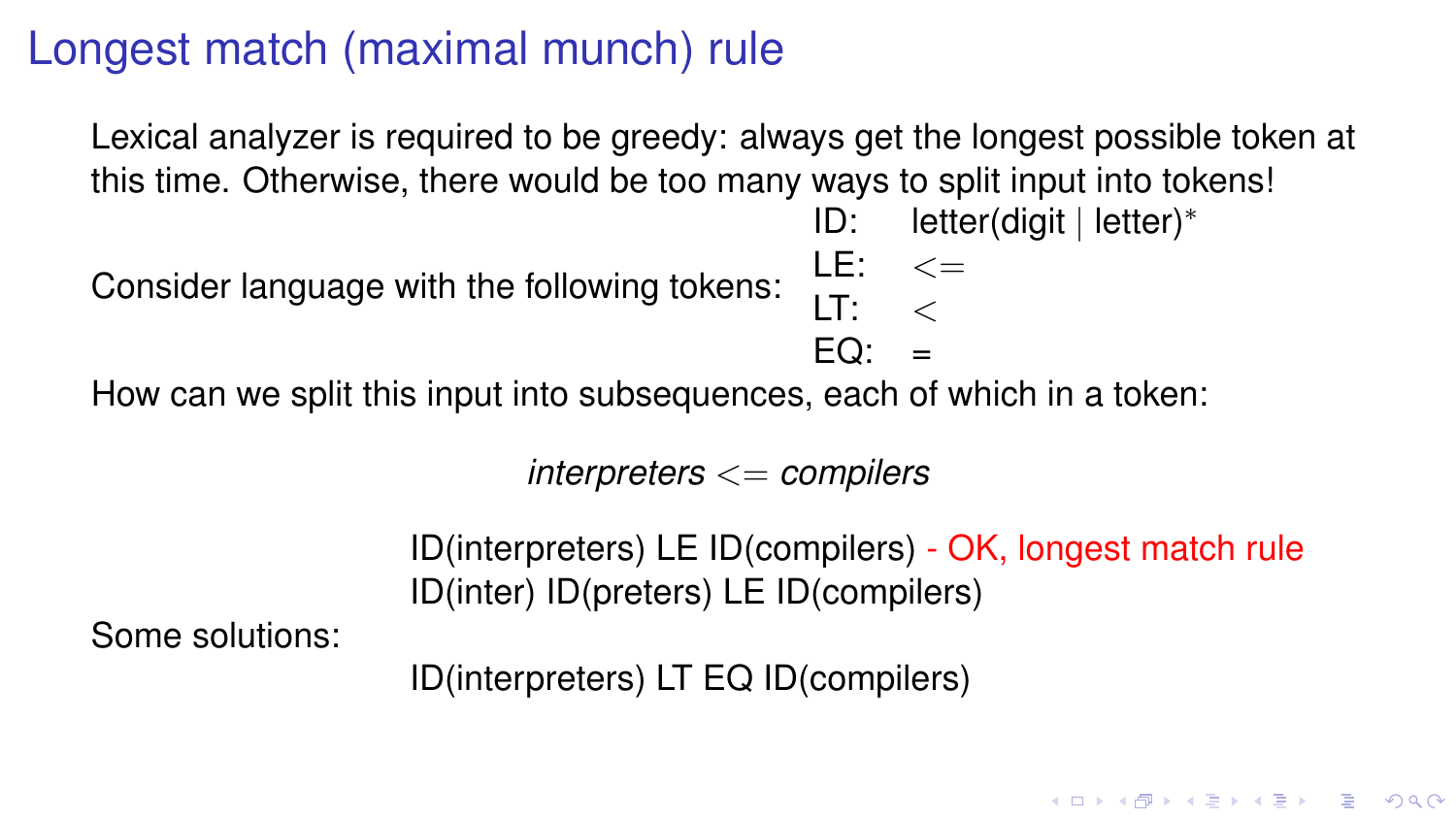Lexical analyzer is required to be greedy: always get the longest possible token at this time. Otherwise, there would be too many ways to split input into tokens!

ID: letter(digit | letter)<sup>∗</sup>

Consider language with the following tokens:

 $LE: < \leq$  $LT: <$  $EO: =$ 

How can we split this input into subsequences, each of which in a token:

*interpreters* <= *compilers*

Some solutions:

ID(interpreters) LE ID(compilers) - OK, longest match rule ID(inter) ID(preters) LE ID(compilers)

- not longest match: ID(inter) ID(interpreters) LT EQ ID(compilers)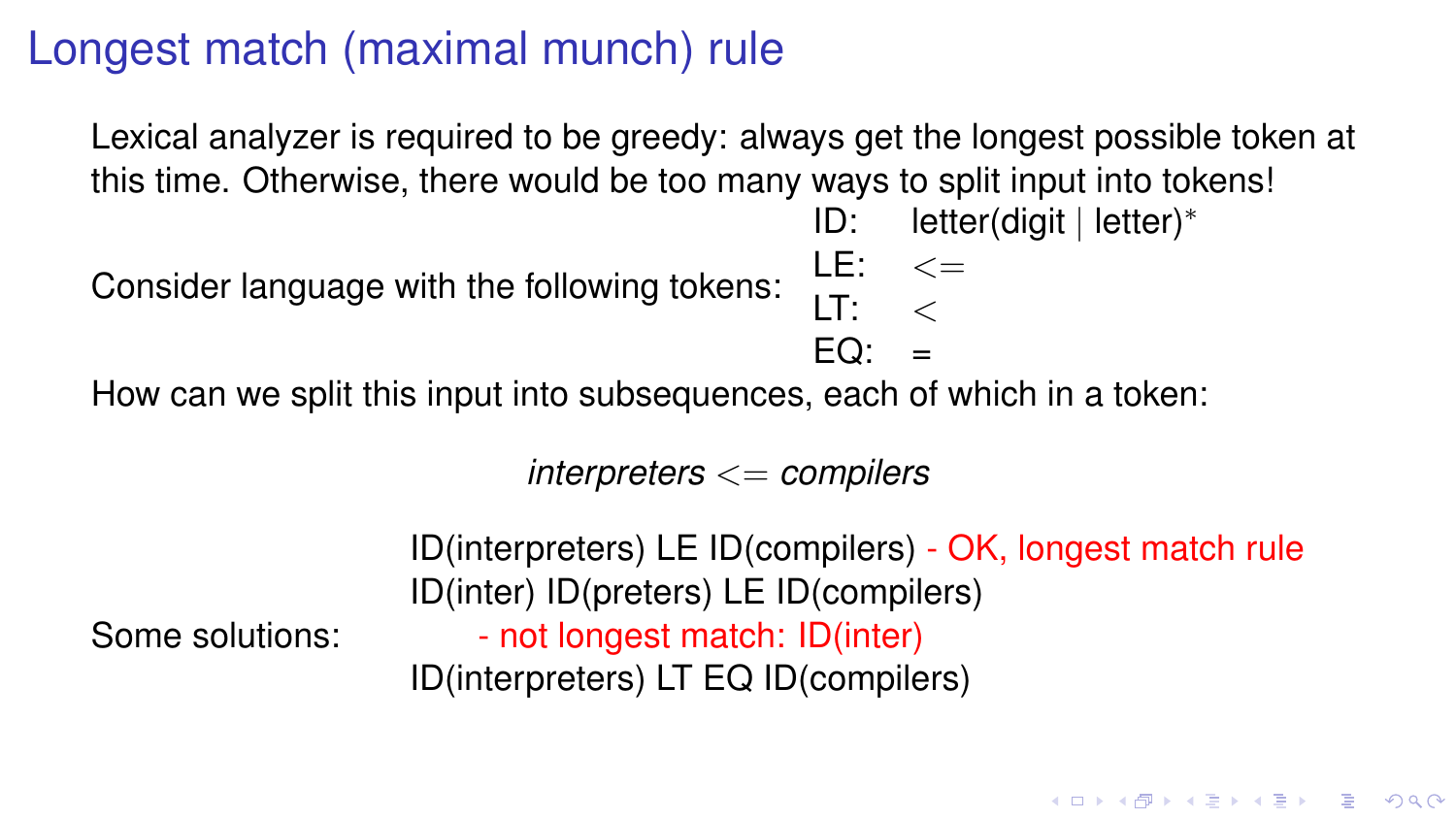Lexical analyzer is required to be greedy: always get the longest possible token at this time. Otherwise, there would be too many ways to split input into tokens!

ID: letter(digit | letter)<sup>∗</sup>

Consider language with the following tokens:

 $LE: < \leq$  $LT: <$  $EO: =$ 

How can we split this input into subsequences, each of which in a token:

*interpreters* <= *compilers*

Some solutions:

```
ID(interpreters) LE ID(compilers) - OK, longest match rule
ID(inter) ID(preters) LE ID(compilers)
```
- not longest match: ID(inter) ID(interpreters) LT EQ ID(compilers)

- not longest match: LT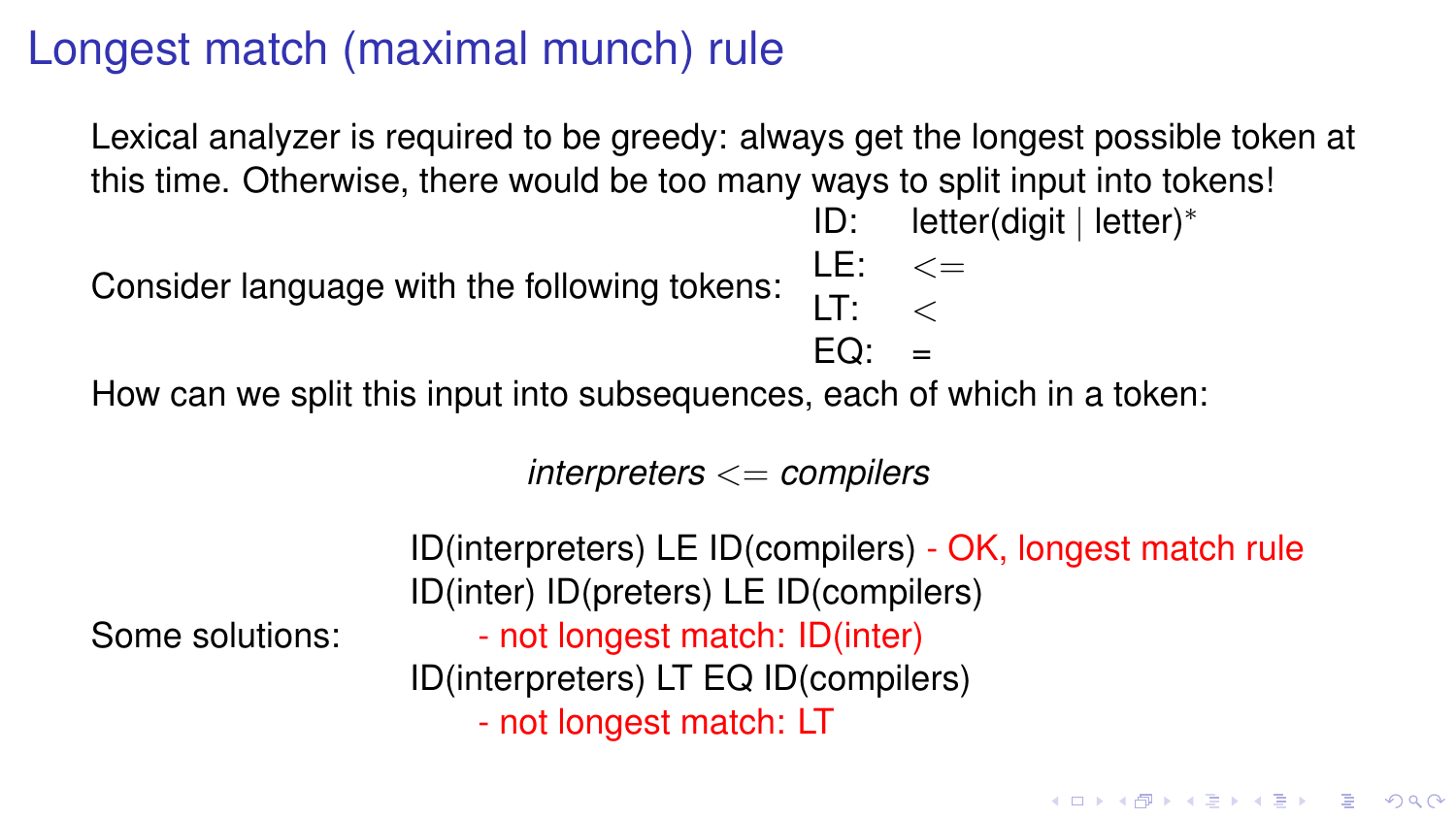#### Longest match rule is greedy, but that's OK

Consider language with ONLY these three operators:  $\,$  LE:  $\,$   $\,$   $\lt$   $\!=$  $LT: <$  $IMP: =$ For sequence:

 $\langle \equiv \rangle$ 

lexer will first return LE as token, then report unknown token  $>$ . This is the behavior that we expect.

This is despite the fact that one could in principle split the input into  $\langle$  and  $=\rangle$ . which correspond to sequence LT IMP. But such a split would not satisfy longest match rule; we do want it.

This is not a problem: programmer we can insert extra spaces to stop maximal munch from taking too many characters.